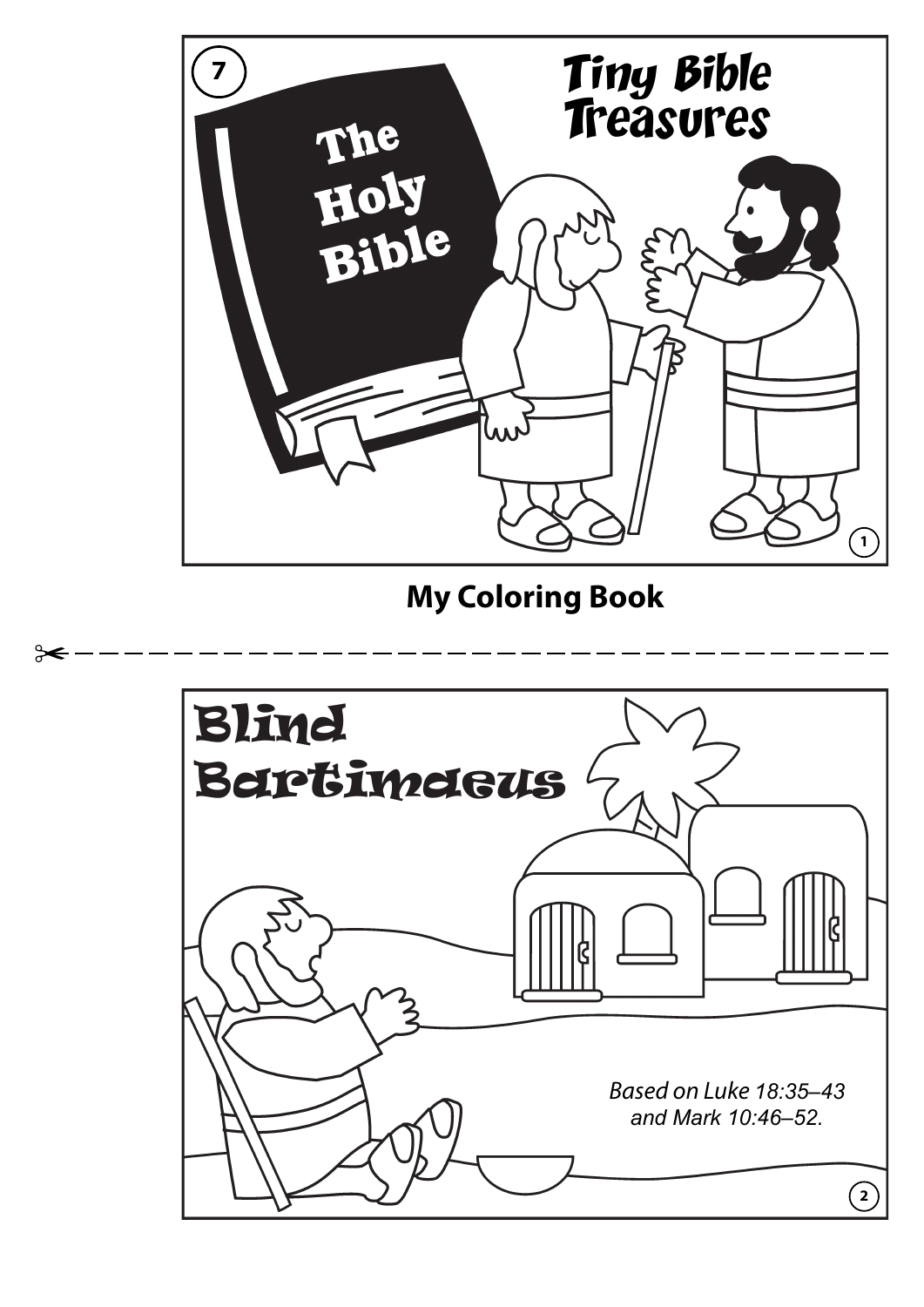

When Jesus walked through cities and villages with His disciples, many people followed Him.

 $\approx$ 



One day when they were near the city of Jericho, Jesus and His disciples passed a man who sat by the road begging.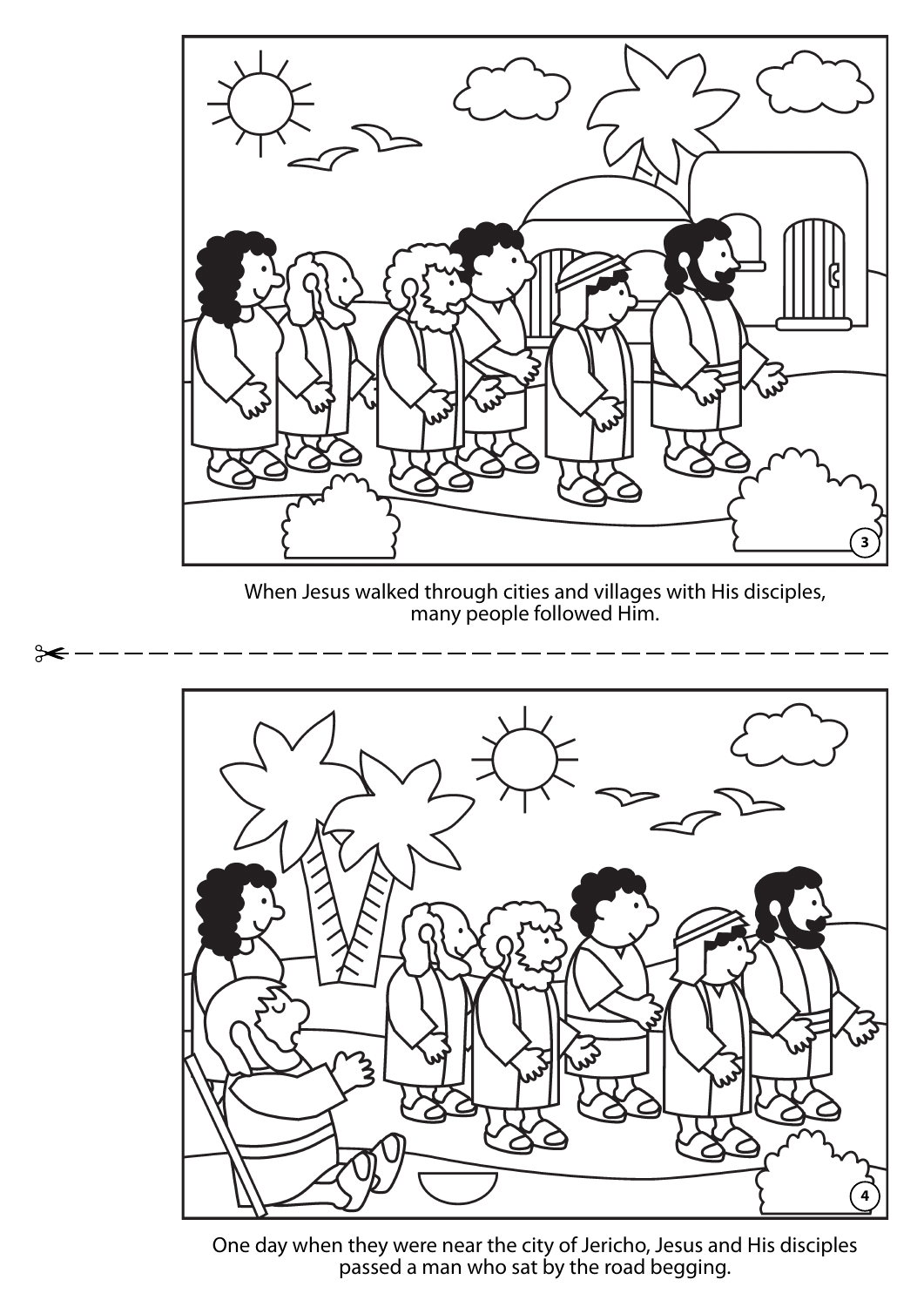

This poor man was blind. His name was Bartimaeus.

 $\approx$ 



When Bartimaeus heard the crowd of people passing by, he asked what was happening. "We are following Jesus of Nazareth," someone replied.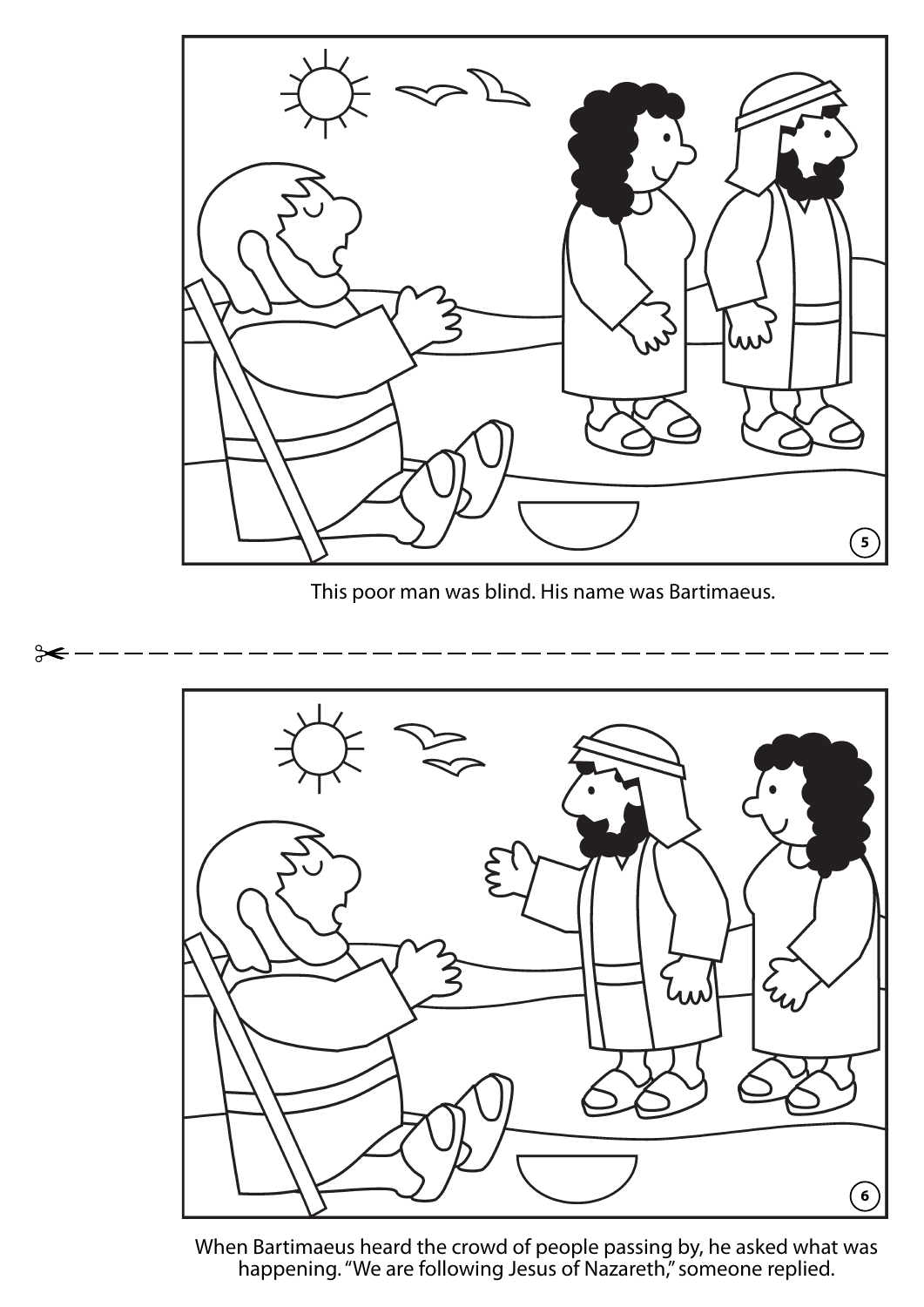

Bartimaeus had heard of Jesus and how He had healed people who were sick. He wanted to meet Jesus, so he called out loudly, "Jesus, have mercy on me!"



Some people didn't think it was right for this beggar to be calling out to Jesus like that, so they told him to be quiet.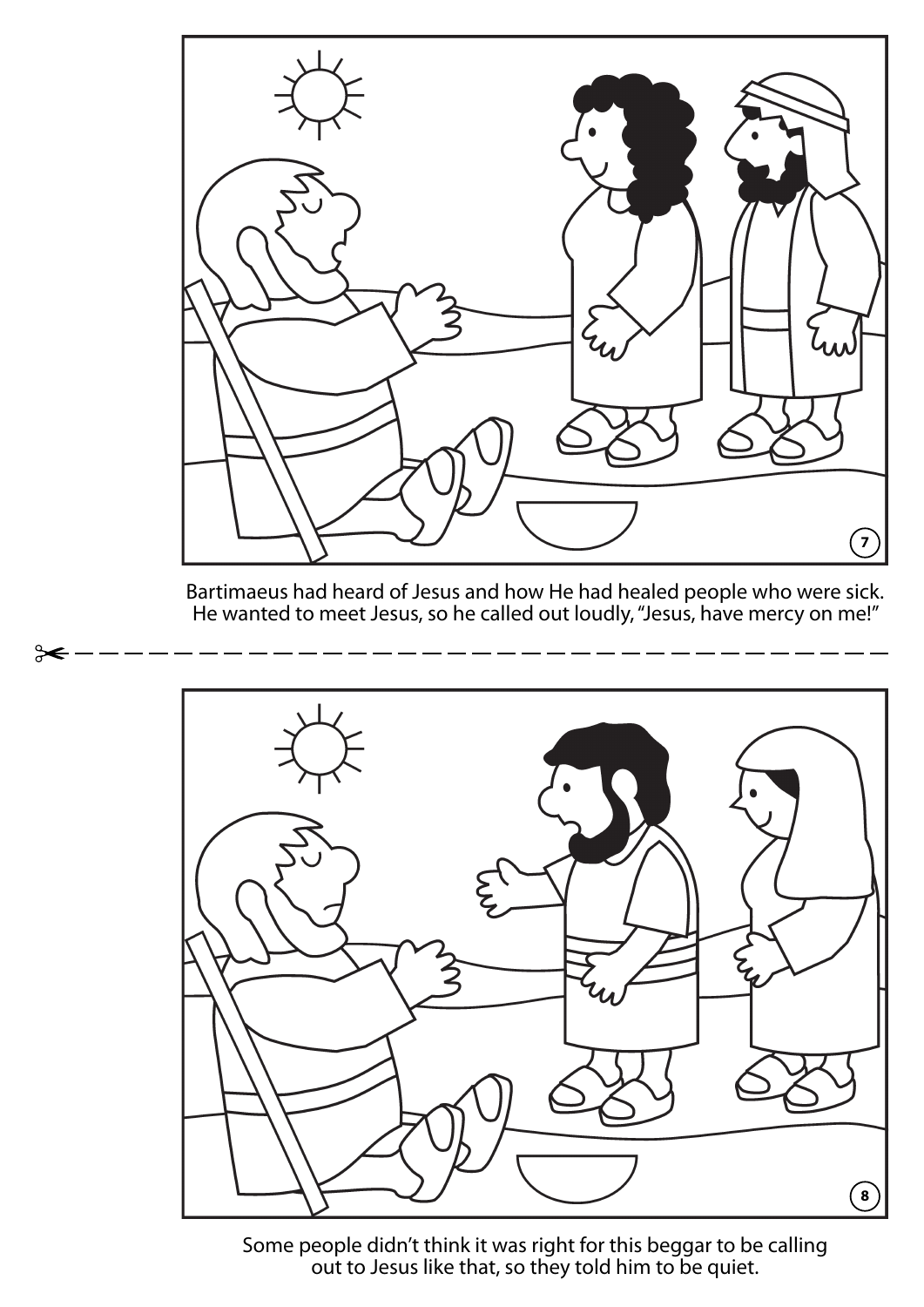

But Bartimaeus wanted Jesus to notice him. "Jesus, have mercy on me!" he shouted, even louder this time. People were embarrassed and annoyed by this beggar.



Jesus heard Bartimaeus calling to Him and stopped walking. "Bring the man to Me," Jesus said.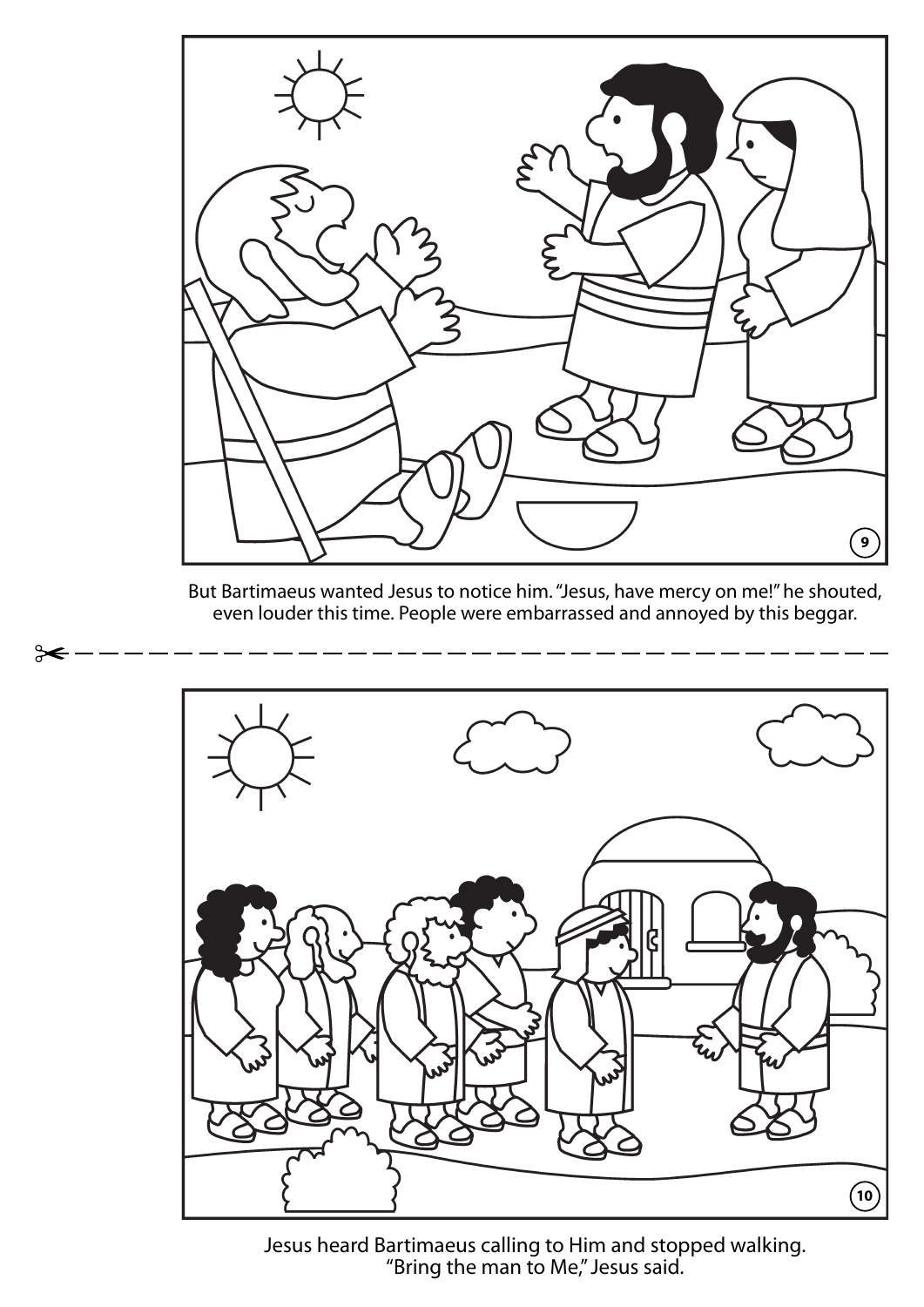

"Cheer up, Bartimaeus," someone said. "Jesus wants to see you."

 $\approx$ 



Bartimaeus jumped to his feet and walked to Jesus. "What do you want Me to do for you?" Jesus asked Bartimaeus.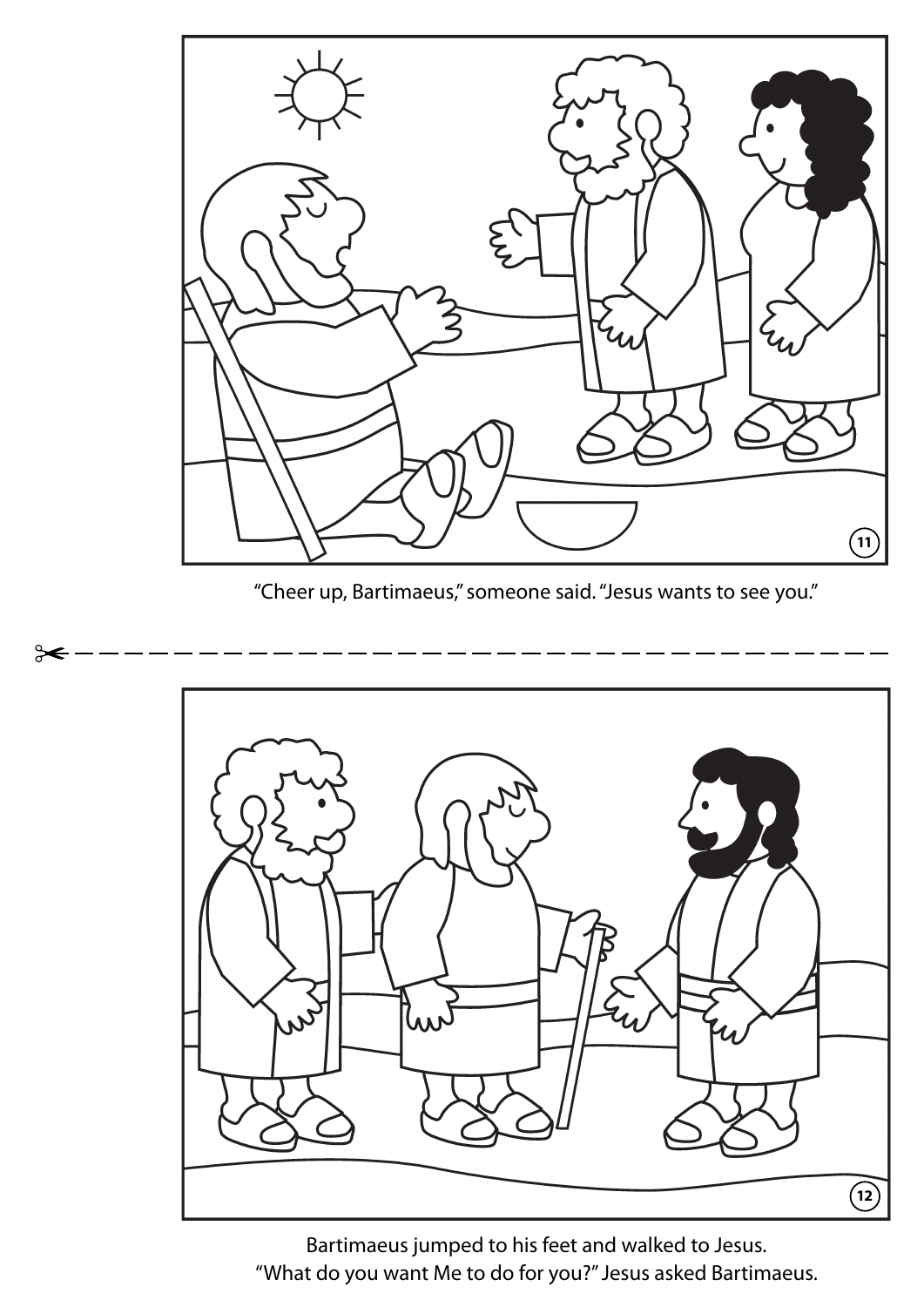

"Master," Bartimaeus said, "I want to see!" Jesus said: "Your faith has healed you. Receive your sight."

 $\approx$ 



Instantly, Bartimaeus was able to see. It was a miracle! Jesus had healed him.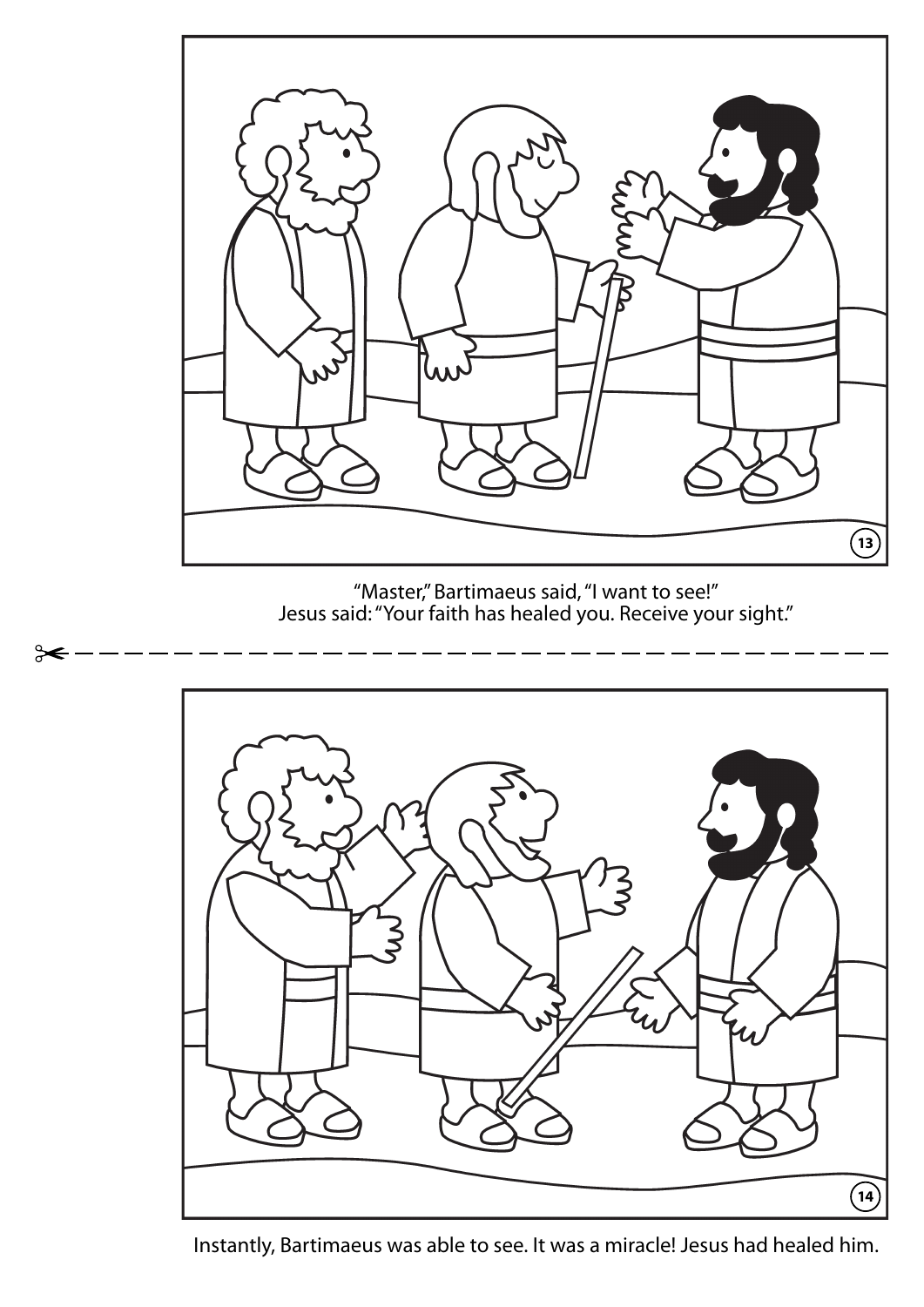

Bartimaeus was so happy that he jumped up and down for joy. He praised God for the answer, and then he followed Jesus along the way.